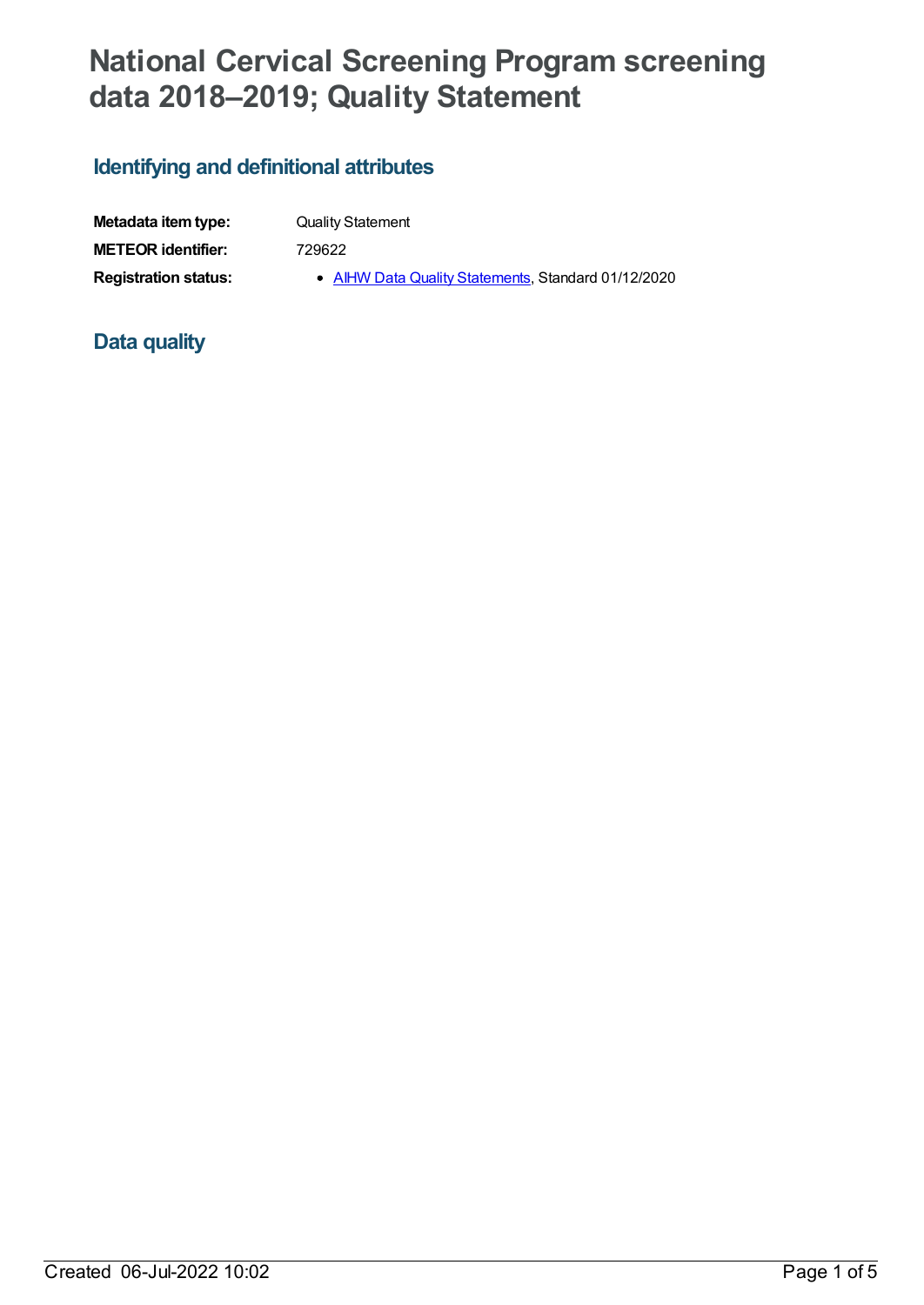#### **Summary of Key Issues**

- These are data reported under the renewed National Cervical Screening Program (NCSP) that commenced on 1 December 2017.
- NCSP data are now maintained in the National Cancer Screening Register (NCSR), which is operated by Telstra Health (TH) on behalf of the Australian Department of Health.
- The renewed NCSP has a new screening pathway that is based on a woman's risk of significant cervical abnormality. It uses a Cervical Screening Test (CST) as the screening test, which is an HPV test with partial genotyping and reflex liquid based cytology (LBC).
- As a result of significant changes to the NCSP, it must be recognised that program data presented in this report are not comparable to data published in previous years. Further, due to insufficient time having elapsed to adequately measure all performance indicators, in addition to current limitations of data held in the NCSR, this report presents a snapshot that is transitional in nature and cannot be considered directly comparable to data that will be published in future reports.

#### **Description**

The NCSP is a highly successful public health initiative in Australia, halving cervical cancer incidence and mortality since it was introduced in 1991. This has been achieved through organised, population-based cervical screening using 2-yearly Pap tests to detect precancerous changes to cervical cells, allowing treatment before any progression to cervical cancer, thereby preventing this disease. Cervical screening using Pap tests has been supported by high-quality cervical cytology through pathology laboratories, and by state and territory cervical cytology registers, that supported appropriate recommendations for clinical management, and provided a safety net to people who participated in cervical screening.

Improvements in technology, a greater understanding of the role of human papillomavirus (HPV) in the development of cervical cancer, and the introduction of an HPV vaccine that is now administered to girls and boys under the National Immunisation Program, led to a process by which the NCSP was reviewed and 'renewed', to ensure that the NCSP continued to provide Australians with safe and effective cervical screening. As a result of this process, on 1 December 2017, a 'renewed' NCSP was introduced.

The renewed NCSP includes a new screening pathway, and changes to the way that people are screened. Instead of people aged 20–69 having a Pap test every 2 years, people aged 25–74 will now have a CST every 5 years (the CST is an HPV test, followed by a cytology test if HPV is found). Another change is the collection of cervical screening data by the NCSR, which is now the sole source of national cervical screening data.

Data from the NCSR are available for download monthly.

Policies related to the new program are available from the **National Cervical [Screening](http://cancerscreening.gov.au/internet/screening/publishing.nsf/Content/national-cervical-screening-program-policies) Program site.** 

The new screening pathway can be found in the National Cervical Screening Program Quality [Framework.](http://cancerscreening.gov.au/internet/screening/publishing.nsf/Content/A96FA4D3791BDC88CA2582D50007559C/$File/NPS_NCSP_Quality_Framework_ACC.pdf)

The NCSP is monitored annually by the Australian Institute of Health and Welfare (AIHW). Results are compiled and reported at the national level by the AIHW in an annual NCSP monitoring report.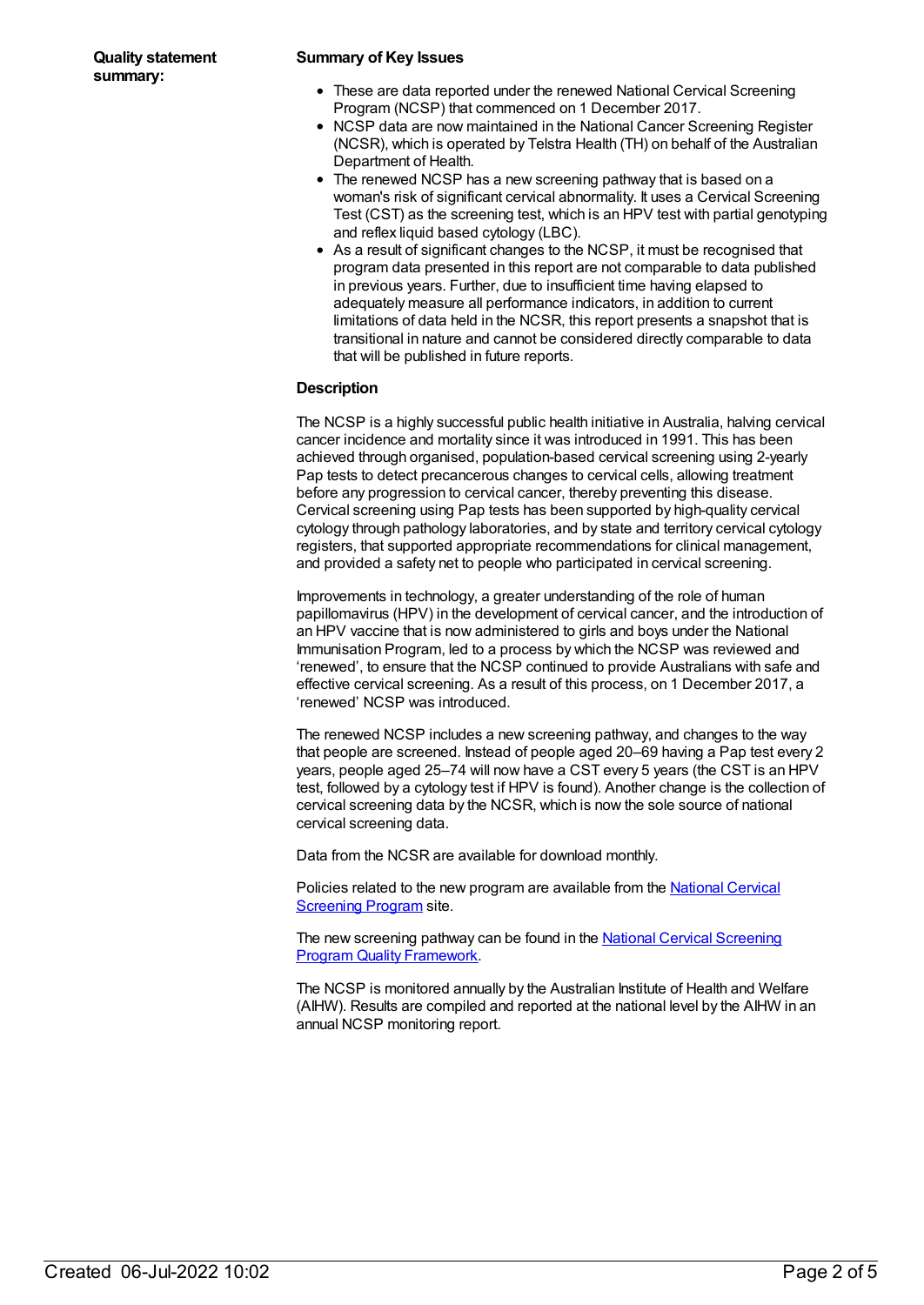| Institutional environment: | Australian Institute of Health and Welfare (AIHW) is a major national agency set up<br>by the Australian Government under the <b>Australian Institute of Health and Welfare</b><br>Act 1987 to provide reliable, regular and relevant information and statistics on<br>Australia's health and welfare. It is an independent Commonwealth entity<br>established in 1987, governed by a management <b>Board</b> , and accountable to the<br>Australian Parliament through the Health Portfolio.<br>The AIHW aims to improve the health and wellbeing of Australians through better<br>health and welfare information and statistics. It collects and reports information on a<br>wide range of topics and issues, ranging from health and welfare expenditure,<br>hospitals, disease and injury, and mental health, to ageing, homelessness,<br>disability and child protection. |
|----------------------------|--------------------------------------------------------------------------------------------------------------------------------------------------------------------------------------------------------------------------------------------------------------------------------------------------------------------------------------------------------------------------------------------------------------------------------------------------------------------------------------------------------------------------------------------------------------------------------------------------------------------------------------------------------------------------------------------------------------------------------------------------------------------------------------------------------------------------------------------------------------------------------|
|                            | The Institute also plays a role in developing and maintaining national metadata<br>standards. This work contributes to improving the quality and consistency of<br>national health and welfare statistics. The Institute works closely with governments<br>and non-government organisations to achieve greater adherence to these<br>standards in administrative data collections to promote national consistency and<br>comparability of data and reporting.                                                                                                                                                                                                                                                                                                                                                                                                                  |
|                            | One of the main functions of the AIHW is to work with the states and territories to<br>improve the quality of administrative data and, where possible, to compile national<br>datasets based on data from each jurisdiction, to analyse these datasets and<br>disseminate information and statistics.                                                                                                                                                                                                                                                                                                                                                                                                                                                                                                                                                                          |
|                            | The Australian Institute of Health and Welfare Act 1987, in conjunction with<br>compliance to the <b>Privacy Act 1988</b> , ensures that the data collections managed by<br>the AIHW are kept securely and under the strictest conditions with respect to<br>privacy and confidentiality.                                                                                                                                                                                                                                                                                                                                                                                                                                                                                                                                                                                      |
|                            | For further information see the AIHW website www.aihw.gov.au.                                                                                                                                                                                                                                                                                                                                                                                                                                                                                                                                                                                                                                                                                                                                                                                                                  |
|                            | The AIHW has been receiving cervical screening data since 1996.                                                                                                                                                                                                                                                                                                                                                                                                                                                                                                                                                                                                                                                                                                                                                                                                                |
|                            | Now, under agreement with the Department of Health, TH provides a raw data<br>extract of the NCSR data tables monthly that the AIHW can download for analysis<br>Data reported by the AIHW represent a 'snapshot' of the NCSR database at the<br>time of extraction, and may not include retrospective updates made to data after<br>the time of extraction.                                                                                                                                                                                                                                                                                                                                                                                                                                                                                                                   |
| <b>Timeliness:</b>         | NCSP data are available monthly, but many performance indicators require follow-<br>up to allowthem to be accurately calculated. Further, there are delays in the<br>completness of some data, which limits how soon the can be used. For example,<br>while screening test data are complete within around two months, colposcopy and<br>histology data have a six month lag before they are considered of sufficient<br>completeness to be used for analyses.                                                                                                                                                                                                                                                                                                                                                                                                                 |
|                            | The data discussed in this data quality statement relate to people who participated<br>in (or were invited to participate in) the NCSP in 2018 and 2019.                                                                                                                                                                                                                                                                                                                                                                                                                                                                                                                                                                                                                                                                                                                       |
| <b>Accessibility:</b>      | NCSP data are published annually in the NCSP monitoring report available on the<br>AIHW website where they can be downloaded without charge. Supplementary data<br>tables presenting data that are more detailed accompany each report and these<br>are also available on the AIHW website where they can be downloaded without<br>charge.                                                                                                                                                                                                                                                                                                                                                                                                                                                                                                                                     |
|                            | General enquiries about AIHW publications can be made to the Strategic<br>Communications and Stakeholder Engagement Unit on (02) 6244 1000 or via<br>email to info@aihw.gov.au.                                                                                                                                                                                                                                                                                                                                                                                                                                                                                                                                                                                                                                                                                                |
| Interpretability:          | 20 performance indicators were developed for the renewed NCSP which can be<br>found in National Cervical Screening Program Data Dictionary version 1.0                                                                                                                                                                                                                                                                                                                                                                                                                                                                                                                                                                                                                                                                                                                         |
|                            | While the concept of participation is easy to interpret, the NCSP screening<br>pathway, other concepts, and statistical calculations are more complex. All<br>concepts are explained within the body of the report presenting these data, along<br>with footnotes to provide further details and caveats. Additional detail on the data<br>sources, classifications, and the statistical methods used can be found in the<br>Appendixes of the report.                                                                                                                                                                                                                                                                                                                                                                                                                         |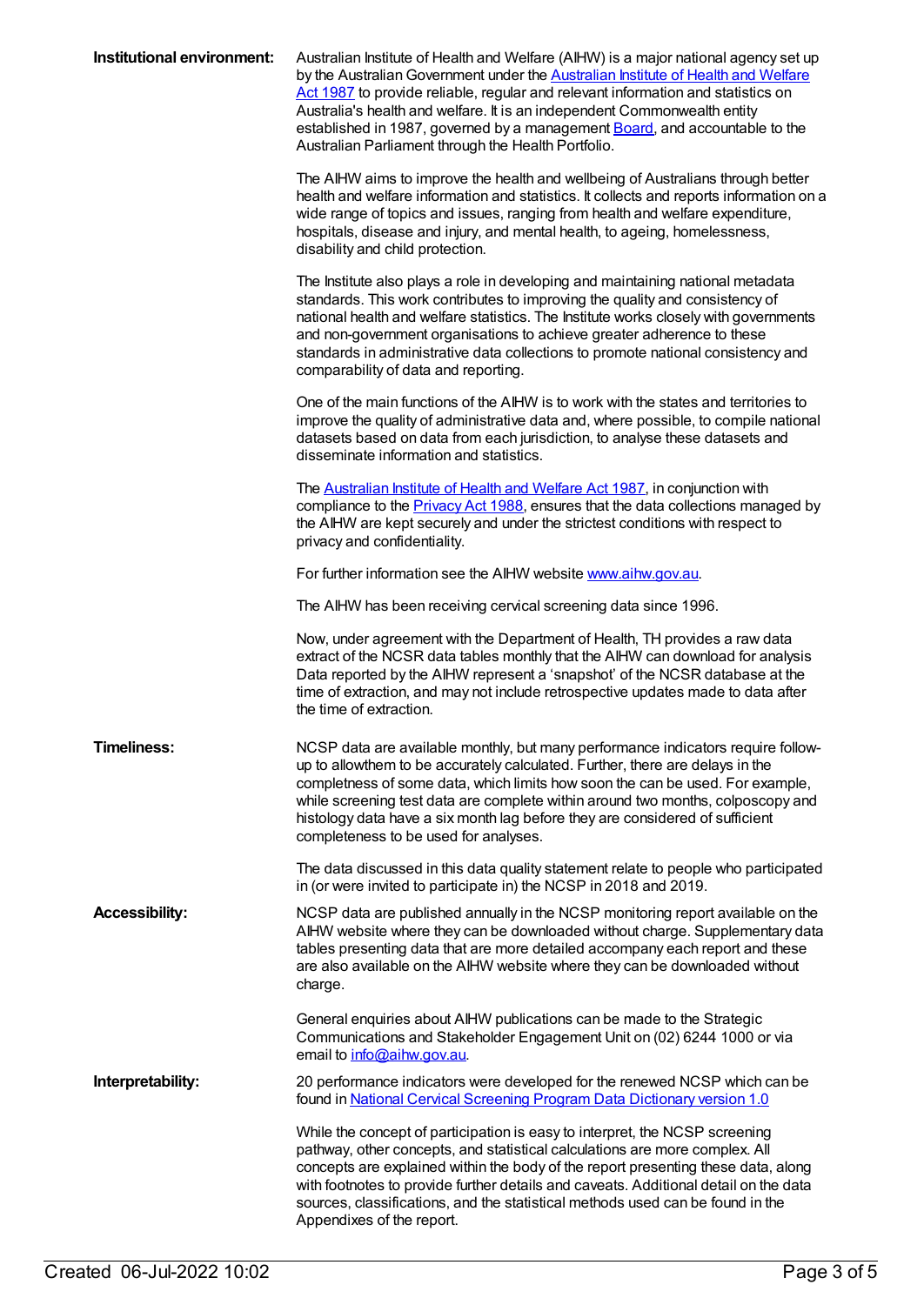| <b>Relevance:</b>                      | NCSP data are highly relevant for monitoring trends in cervical screening<br>participation, and for monitoring key measures along the NCSP screening<br>pathway. The data are used for many purposes by policy-makers and researchers,<br>but are supplied and analysed specifically to monitor and inform the NCSP.<br>Any Cervical Screening Test performed in Australia, unless the woman has opted<br>out of the NCSR, are included in these data. NCSR data also include data from<br>the previous NCSP, as all historical data held in state and territory cervical<br>screening registers were provided to TH for inclusion in historical data tables.<br>Therefore the NCSR has the potential to contain every cervical screening test |  |  |
|----------------------------------------|------------------------------------------------------------------------------------------------------------------------------------------------------------------------------------------------------------------------------------------------------------------------------------------------------------------------------------------------------------------------------------------------------------------------------------------------------------------------------------------------------------------------------------------------------------------------------------------------------------------------------------------------------------------------------------------------------------------------------------------------|--|--|
|                                        | performed in Australia from 1991 to the present.                                                                                                                                                                                                                                                                                                                                                                                                                                                                                                                                                                                                                                                                                               |  |  |
| <b>Accuracy:</b>                       | The NCSR is the source of cervical screening data in Australia, following the<br>migration and consolidation of state and territory cervical screening register data.<br>This change may impact comparisons with previous NCSP reporting, particularly<br>for women who screen in a different state or territory to which they reside.                                                                                                                                                                                                                                                                                                                                                                                                         |  |  |
|                                        | At this time, screening data areconsidered to be of an acceptable level of<br>completeness to report on recruitment and screening performance indicators,<br>although there remains an unknown number of screening tests that have not yet<br>been ingested into the NCSR.                                                                                                                                                                                                                                                                                                                                                                                                                                                                     |  |  |
|                                        | There are known issues with the completeness of colposcopy and histology data<br>that affect the reporting of those performance indicators that rely on these data.<br>These issues also relate to an unknown number of histology tests and colposcopy<br>forms not yet provided to the NCSR by pathology laboratories or practitioners.                                                                                                                                                                                                                                                                                                                                                                                                       |  |  |
|                                        | It is expected that these transition issues will resolve in future. Transition issues<br>include tests that have not been ingested into the NCSR, incomplete colposcopy<br>and histology data, undermatching of women who have moved between<br>jurisdictions, and an indeterminant effect on the reporting of performance indicators<br>going forward.                                                                                                                                                                                                                                                                                                                                                                                        |  |  |
|                                        | It is possible that data for performance indicators that have been reported will<br>change in future as transition issues are resolved, since these may affect results if,<br>for example, there are a high number of uningested screening tests added, which<br>would change participation and screening data reported.                                                                                                                                                                                                                                                                                                                                                                                                                       |  |  |
|                                        | It is not possible to anticipate if and how these data may change, as at this time it is<br>not possible to know the impact of NCSR transition data issues on the screening<br>data that have been reported.                                                                                                                                                                                                                                                                                                                                                                                                                                                                                                                                   |  |  |
|                                        | In addition, further work will need to occur over the coming years to improve<br>Indigenous identification on the NCSR and explore additional methodology to<br>enable participation of Indigenous women to be estimated using NCSR data.                                                                                                                                                                                                                                                                                                                                                                                                                                                                                                      |  |  |
| Coherence:                             | Now, under agreement with the Department of Health, TH provides a raw data<br>extract of the NCSR data tables monthly that the AIHW can download for analysis<br>Data reported by the AIHW represent a 'snapshot' of the NCSR database at the<br>time of extraction, and may not include retrospective updates made to data after<br>the time of extraction.                                                                                                                                                                                                                                                                                                                                                                                   |  |  |
|                                        | NCSP cervical screening data are reported and published annually by the AIHW.<br>However, the 2019 NCSP monitoring report was the first to report on the renewed<br>NCSP using data from the NCSR. Therefore, results in reports from December<br>2019 onwards cannot be compared with earlier reports.                                                                                                                                                                                                                                                                                                                                                                                                                                        |  |  |
|                                        | Differences in cervical screening data reported by the AIHW and from other users<br>of the NCSR may be due to retrospective updates to data and differences in the<br>data extraction and analysis methodologies used.                                                                                                                                                                                                                                                                                                                                                                                                                                                                                                                         |  |  |
| <b>Source and reference attributes</b> |                                                                                                                                                                                                                                                                                                                                                                                                                                                                                                                                                                                                                                                                                                                                                |  |  |

**Submitting organisation:** Australian Institute of Health and Welfare

### **Relational attributes**